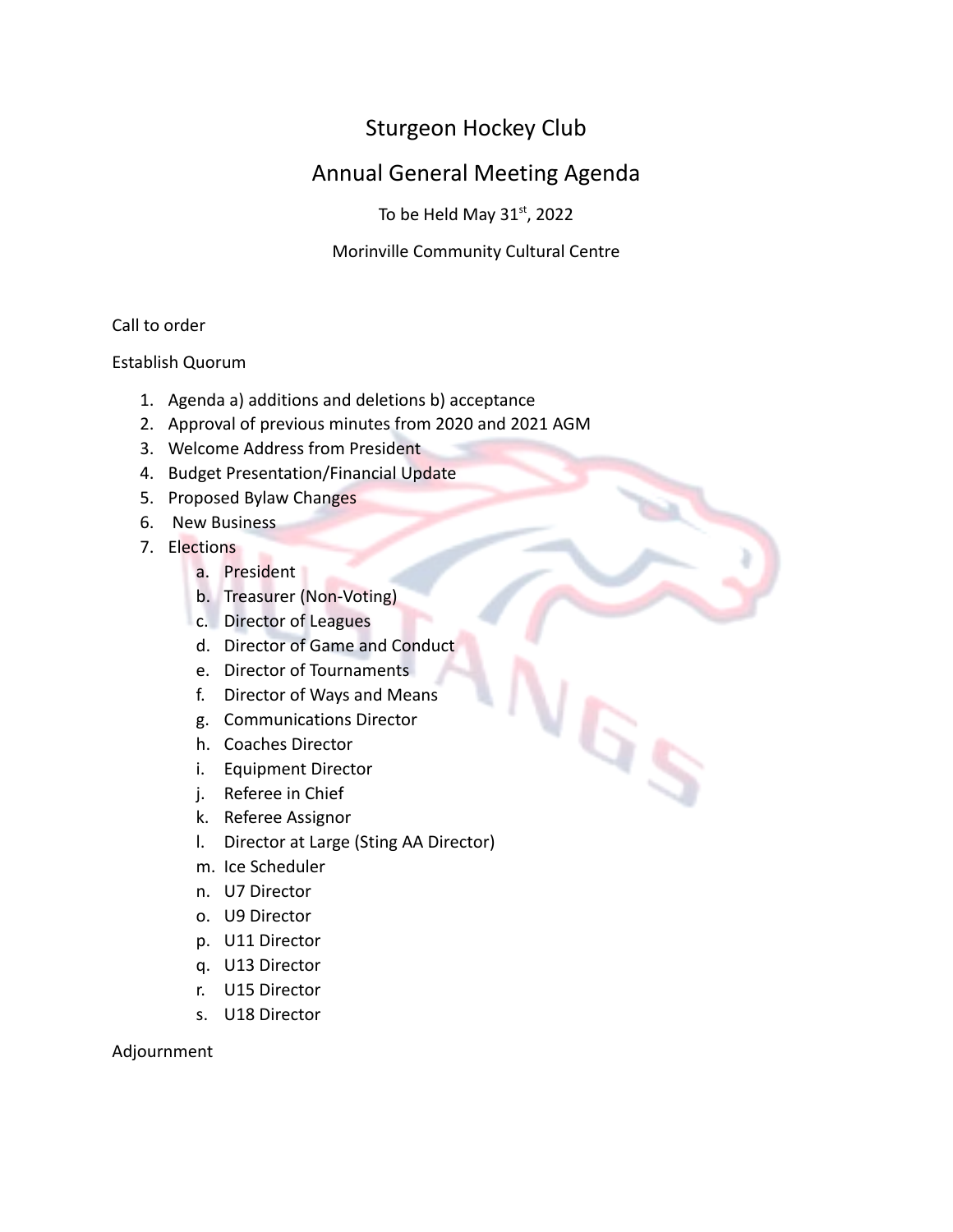#### Sturgeon Hockey Club

# Annual General Meeting 2020 - Minutes

# Held on Tuesday, July 13, 2021 at 7:00pm via Zoom

Call to order @ 7:03pm

Establish Quorum

Quorum not met (past minutes to be approved at next year's AGM)

- 1. Agenda is as presented
- 2. Welcome Address from President

I want to thank everyone for taking the time to attend tonight's Annual General Meeting

This past season was unlike any other and quite frankly I hope we never have to experience that again. I'm quite proud of how our Executive handled this season with the curveballs we were thrown seemingly every other week. We worked tirelessly to try and get the kids on the ice as safe as possible and as much as possible while working within the parameters we were given by the Province. With the recent removal of all restrictions regarding youth sports in the Province, I am extremely excited to see our kids back on the ice in just a few short months.

I want to thank all the coaches and volunteers who stepped up this past season and worked with the Executive with all the changes that occurred throughout the season. I know it was tough and at times frustrating, so thank you.

Lastly, having a great pool of diverse volunteers helps ensure that we keep the association running at as low a cost as possible. Sadly, we are losing 4 key members of the Executive this year. They have given everything they had to this club to make sure the kids have smiles on their faces. Losing these four individuals will be a profound loss to the club. I want to thank the following members for all their work, not just this year, but over the past several years:

Jen O'Connor Tara Reiter Adam Scharman Kevin Huot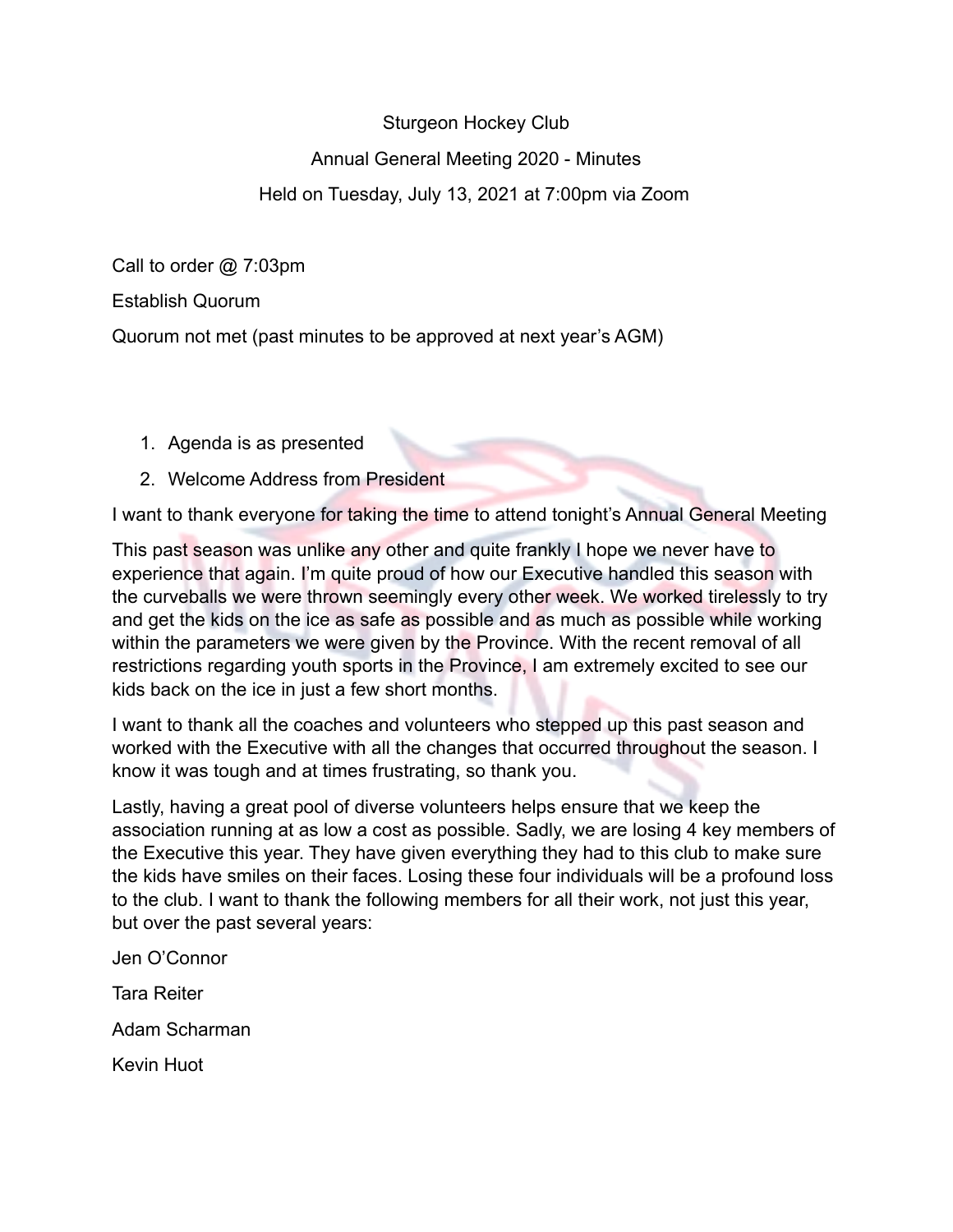#### 1. Fianacial Update

Presented by Adam on behalf of our Treasurer, Amy Baker (see Financials)

No quorum, unable to accept Financial Report

1. New Business

#### COVID Update

As was the case last year, SHC will take our lead on return to play from AHS, Hockey Alberta, Hockey Edmonton, and the Towns of Morinville and Legal. We are hoping that there will be no further changes to the removal of restrictions recently placed by the Alberta government. However, if there are changes that do occur, SHC will operate in the same fashion as last season.

### SHC Office/ Equipment Room/ Mailboxes

We are excited to announce that SHC has obtained space within the MLC that will act not only as an office but will be our new equipment room as well. We will also have mailboxes outside of the office which will allow mail such as cheques to be passed back and forth to team managers more efficiently.

### U13 AA Back to the NAHL

Hockey Edmonton and the NAHL came to agreement that will have all U13AA teams playing in the NAHL this season.

#### 6. Elections

Nominations opened on June 2 and remained open until July 10. A few positions only had one nomination during this period and as a result will be presented here shortly for a vote to accept the nomination by acclimation. None of our positions are currently being contested by multiple candidates however there will be an opportunity below for additional nominations.

1. Confirmation of Acclimation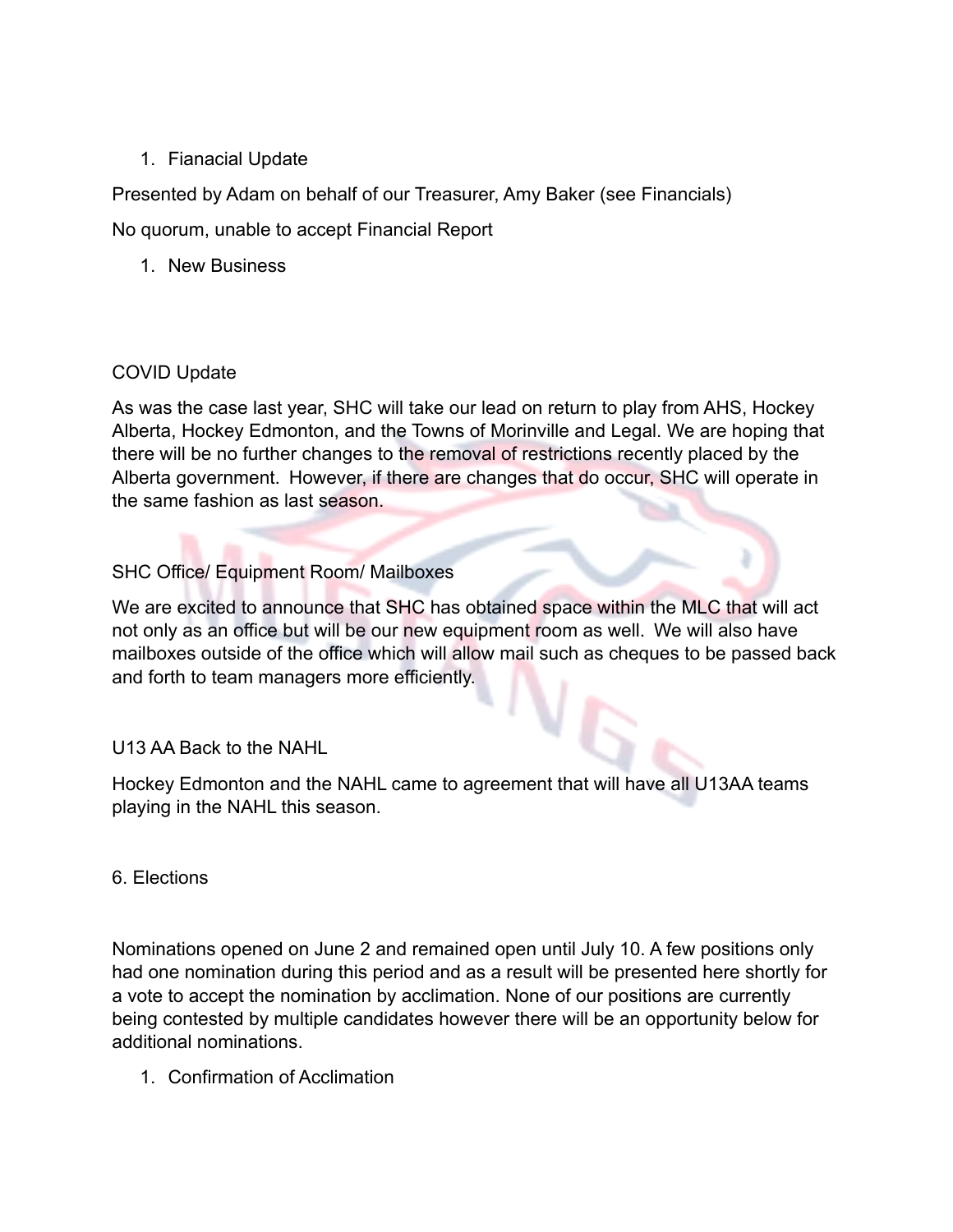In the event of an election by acclimation, Roberts Rules recommends that membership confirm the appointment of the candidates. In the event that the following motion receives less than 50% of the votes, the nomination process would be triggered, and nominations can be accepted from the floor.

The following names and positions are being recommended for approval by the membership:

Executive Positions Ryan Cushing (Hockey Operations) Tricia Forsyth (Ways and Means)

Hockey Ops Positions

Jennifer Lockridge (Coach Director)

Natallie Wiedemann (Equipment Director)

Jason Kemp (U13 Director)

Vic Camarta (U15 Director)

No quorum cannot do Acceptance of these nominations as presented bbrought forward motioned by , second , Passed.

Vacant Positions:

Vice-President –

Secretary –

Registrar - Malinda

Director of Hockey Ops - Ryan Cushing

Director of Game and Conduct –

Director of Tournaments -

Communications Director - Amber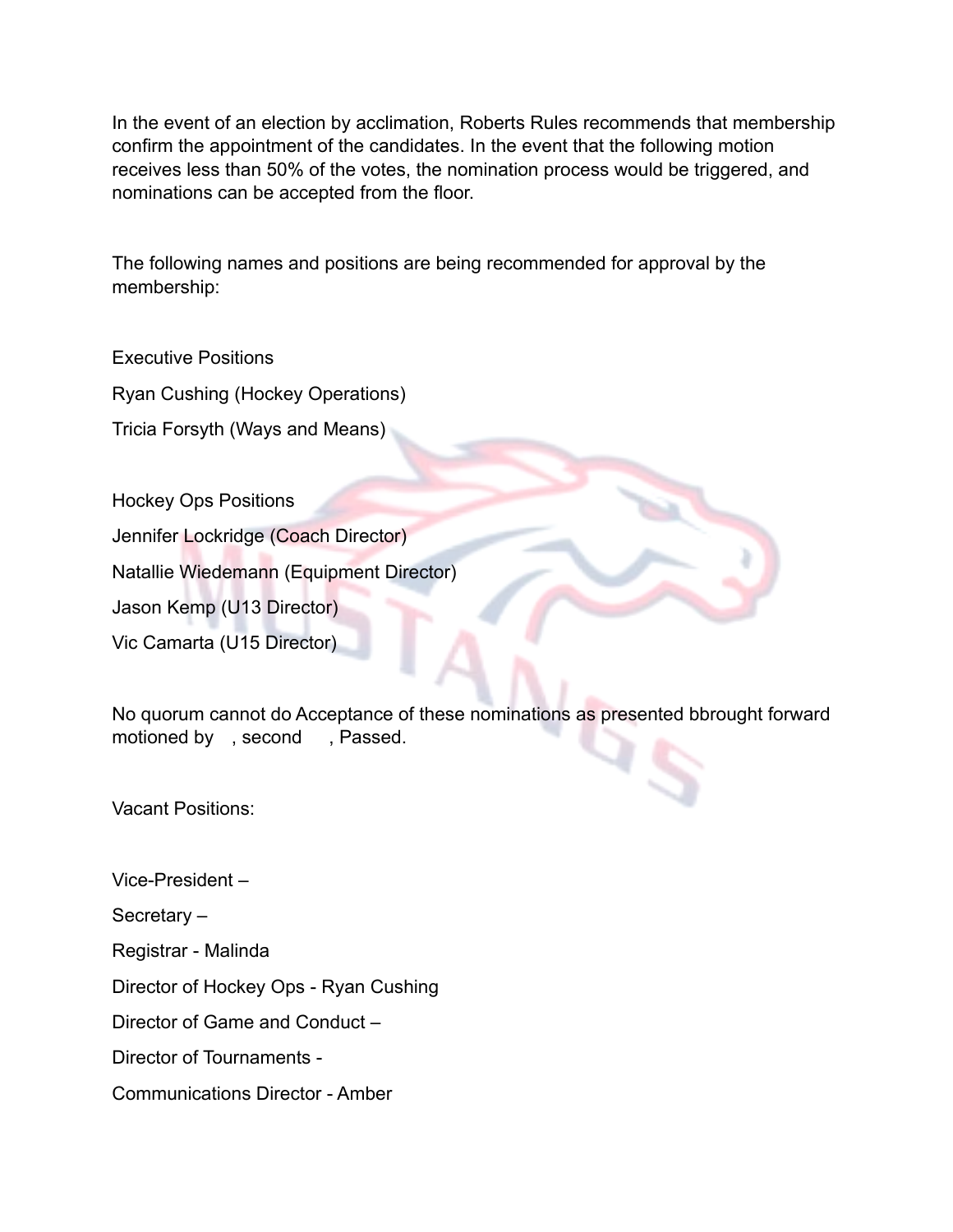Ice Scheduler - Malinda Referee in Chief/Assignor- Ken U18- U11- U9-

U7-

No quorum, no Motion to move on Acclamation by , second

**NGS** 

# APPROVED , # ABSTAINED

Adjournment @ 7:30 pm

Recording stopped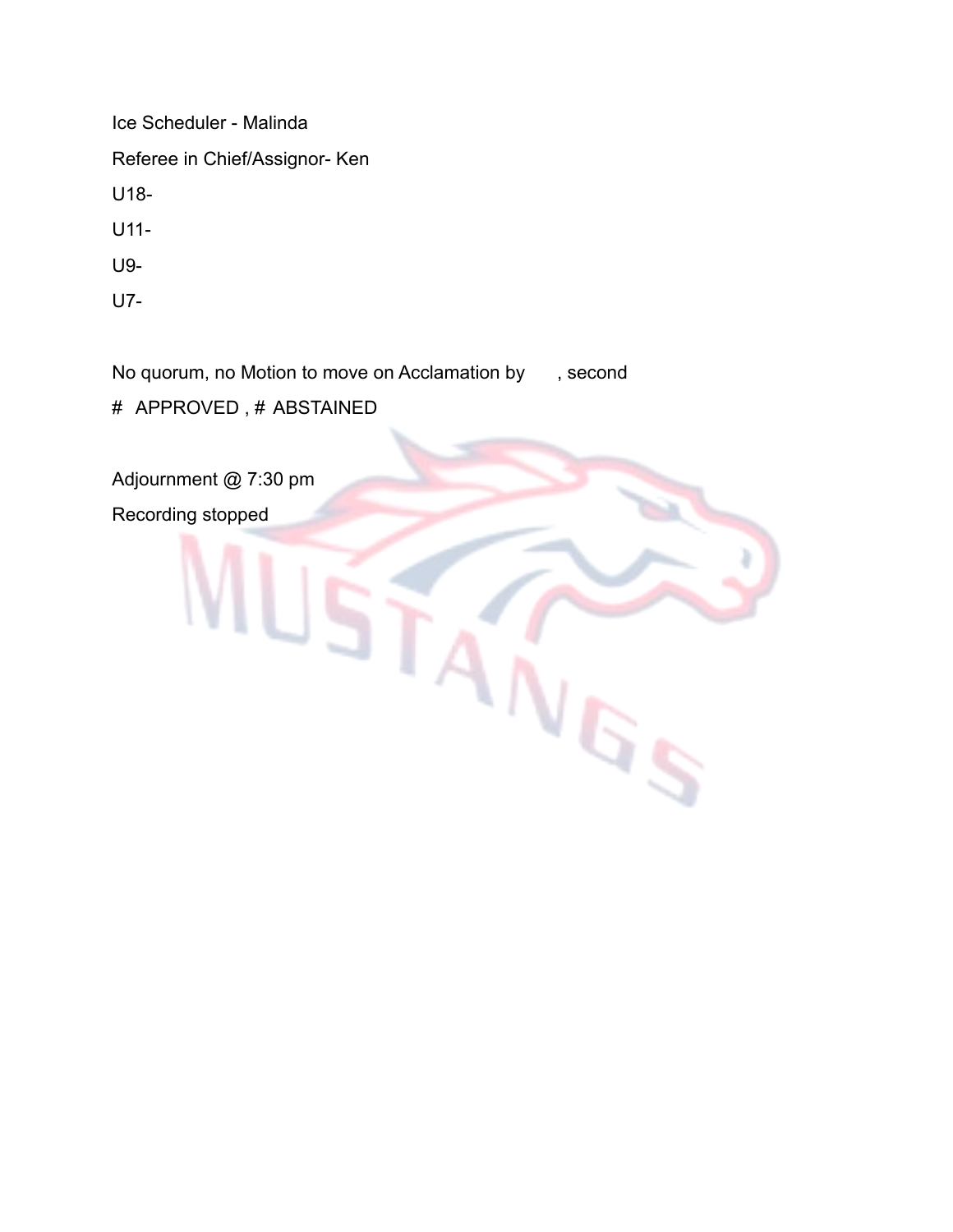Sturgeon Hockey Club Annual General Meeting 2019 - Minutes Monday, May 6<sup>th</sup>, 2019 7:00pm @ MCC (9502-100Ave)

## Quorum Established

Call to order at 7:00pm

- 1. Agenda Addition, deletions
- 2. Approval of minutes Last AGM

Motion of Acceptance of both Tara Reiter , second Cam Allary.

- 1. Executive Reports
- A. President Reads intro
- B. Vice President Lee , has moved positions from Leagues Director

As Leagues Director some teams were re-tiered within 1660 , and from all reports and feedback the novice half ice program went well.

As V.P I will be setting up a Sting Committee , we will be holding a Sting Regional meeting on May 21.

All Sting teams did well and had a great season , our Midget AA finished second in the League G<sub>S</sub>

C)Secretary – No Report

- D) Treasurer Report Attachment
- E) Registrar No Report
- F) Director of Game and Conduct Not Available
- G) Director of Leagues- Adam- Most of Season was set up and handled by Lee.

No official word from Hockey AB about Provincials trial model.

H) Ways and Means -Eric- Having bottle drives set up was helpful and all went smoothly

I want to Thank all the members who volunteered for the Casino.

Our first ever Community Involvement Award was about building volunteer Culture

Question by Tara Reiter – In regards to fundraising , bottle drive times etc.. how can we make sure it's fair for lowered tiered teams who start out later?

Answer – We will look into that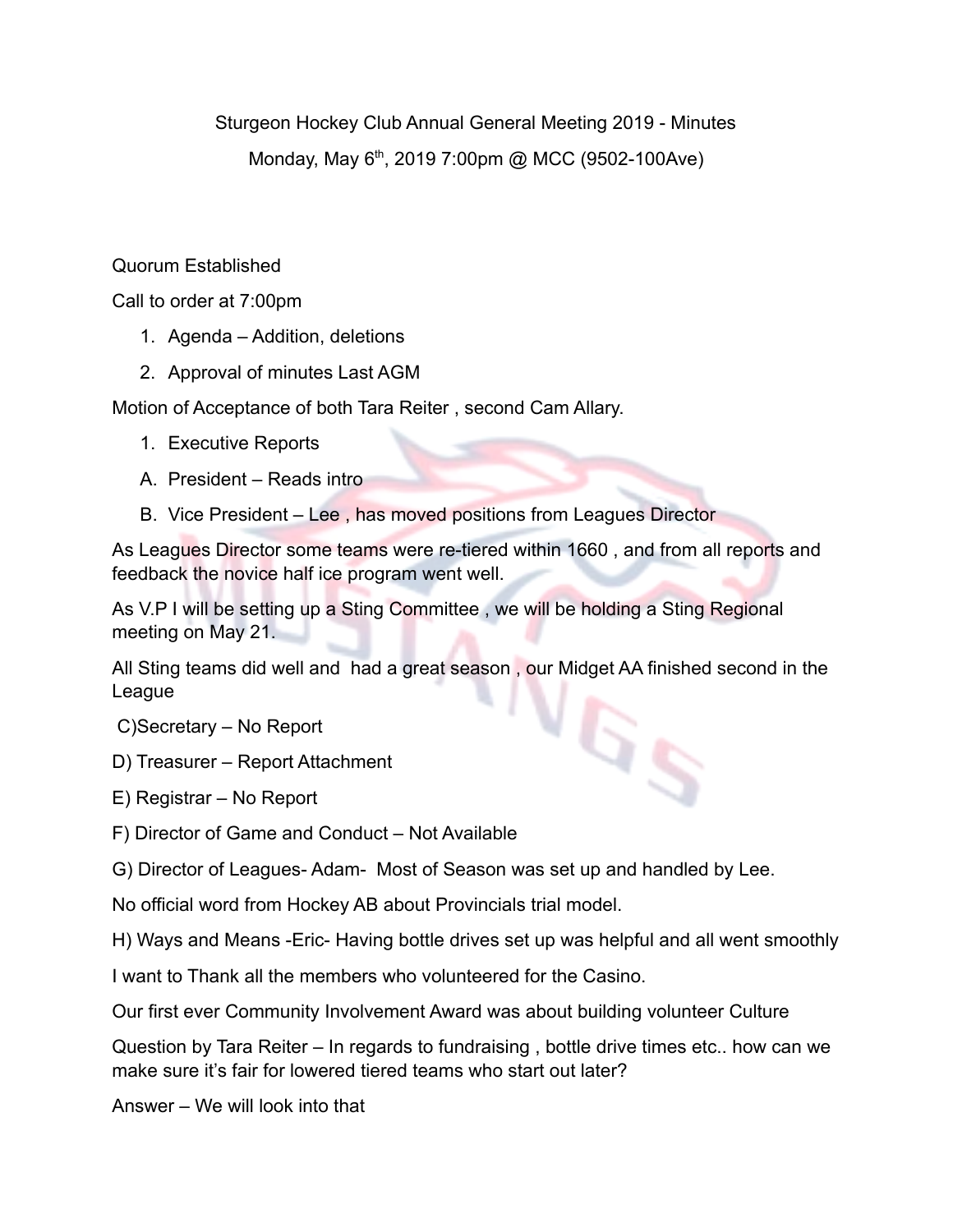I)Hockey Op's – Kevin- Looking into bringing more player development.

Question from Jenn Lockridge – Will we offer more targeted player workshops?

Answer- Yes that is the hope

- J) Director of Tournaments Not Available
	- 1. Hockey Operations Reports
	- A. Midget- Not Available
	- B. Bantam- Not Available
	- C. PeeWee- Roger, Season went well, nothing to report
	- D. Atom- Gene, This season had a trying start . In Regards to the teams 3A & 3B most parents and players would prefer tiered teams .

Feedback from parents of those teams in the room

- Too much difference in skill levels
- Half playing the game others still learning, did not help with development
- Positive side , more skilled players had the opportunity to be leaders.
- But overall kids still had fun playing and that is what matters
- A. Novice Not Available
- B. Initiation Not Available
- C. Equipment All equipment has been returned . We are in need of more goalie gear for the younger levels. \* Kevin is working on getting more goalie gear
- D. Referee Not Available
- 1. New Business
- A. EFHL Update- EFHL will hold their AGM May 15 and we should have some more answers
- B. Arena- Will be up and ready by next season. Their may be Ice available in June for a user pay model at 5\$ a person to check out the new arena.
- C. Intro to Hockey- An information session will be held on May 22 at the CCC
- D. Questions –

E.

Q- Some parents have stated they did not receive the email regarding the EFHl vote to join , how many members responded to the survey?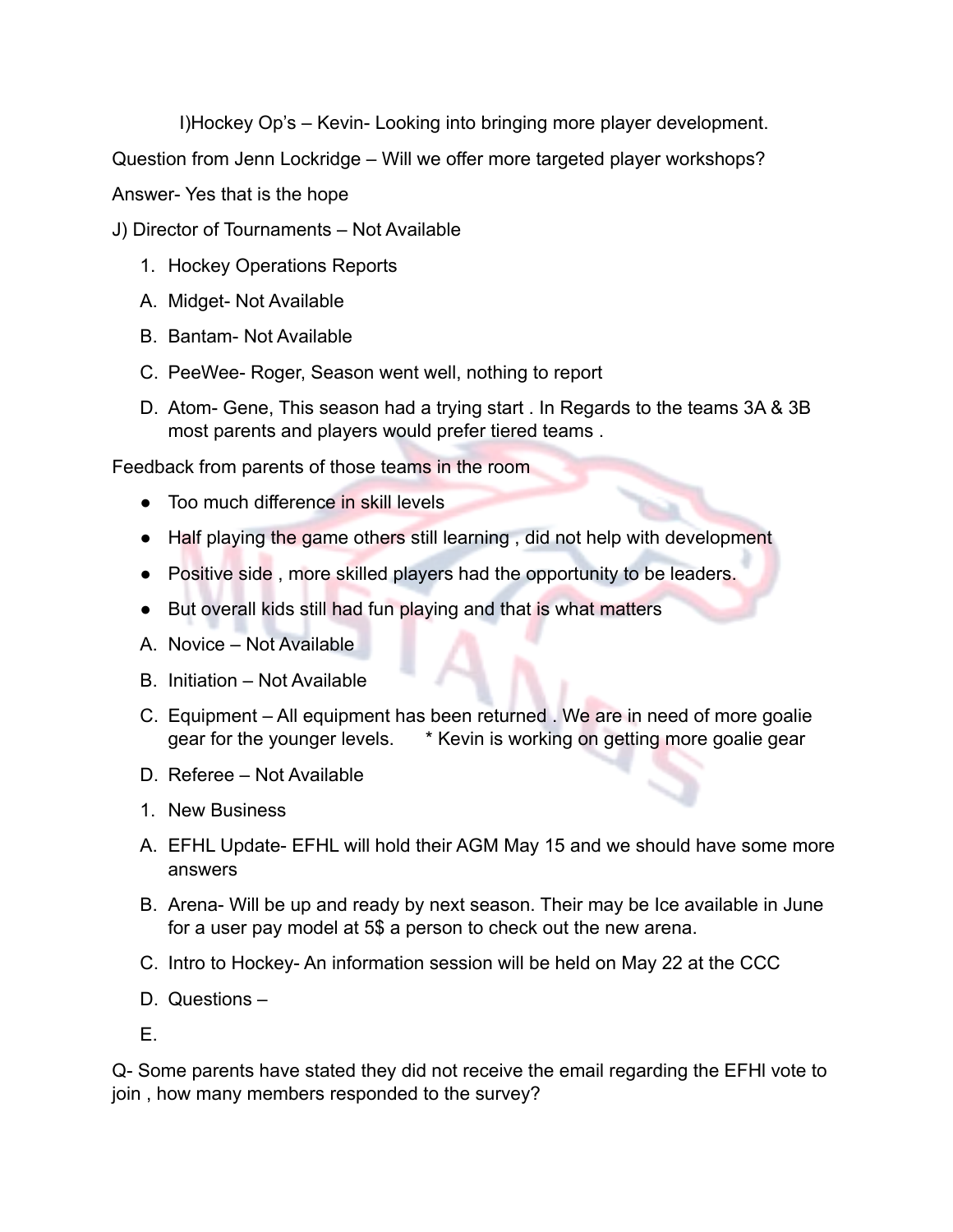A. 211 out of 370 Responded

Q- By Chris Whiting – Will Bantam and Midget offer hitting? Our kids want to play hit hockey.

A. In both Bantam and Midget Tiers 1-3 will be full contact , 4-6 will offer non contact.

Q- Can we get releases to guarantee we can play in a contact league? If there is a chance our kids will end up on non-contact that will be very difficult for them.

A. No

Q- Will there be weeknight games? Friends in St.Albert have lots

A. There may be, St.Albert has a higher number of week night games due to Ice conflicts . Lee went through EFHL previous season and the average was 3-4 weeknight games for EFHL teams.

Q- Will fees be staying the same?

A. League fees will increase, Ice costs may increase . We will do our best to keep fees down

Q- With the in between numbers at the upper levels why can't you just release kids and do you have a plan for Midgets?

A. We will try to get information out sooner

Q- Where will we play in EFHL?

- A. Adam lists all communities in EFHL . St. Albert, Sherwood Park, Ardrossan, Beaumont, Spruce Grove, Stony Plain, Enoch, And Edmonton
- Q- What will be the Novice teams size?
	- A. Larger teams to split in two to cover both ice surfaces
	- 1. Elections

Vice President – John Nominates Lee Therres – Accepted

Ways and Means – Eric nominates Landon Porier – Accepted

Secretary – Cory nominates Jennifer O'Connor – Accepted

Tournament – Jen nominates Tara Reiter – Accepted